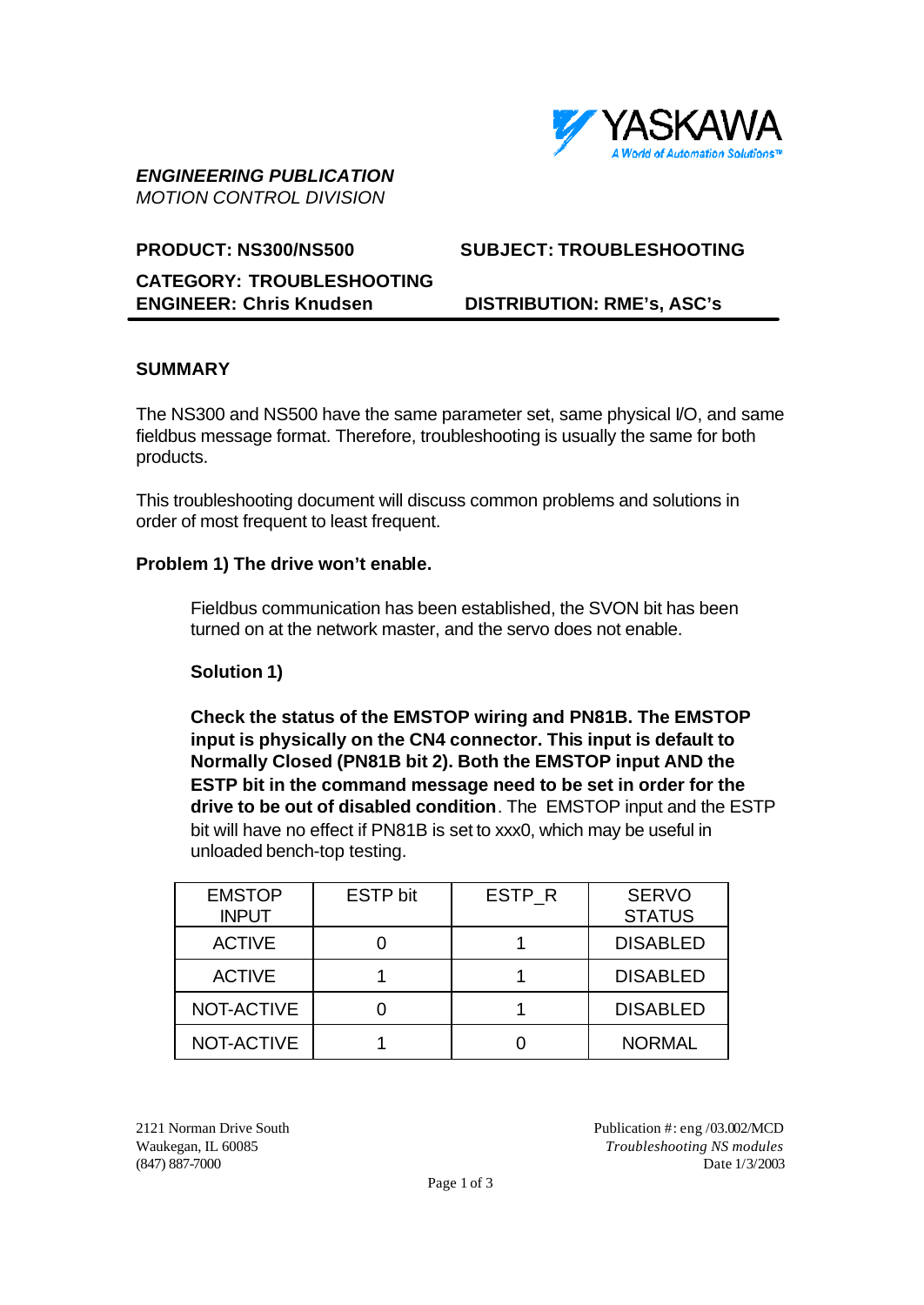

Solution 2)

Check that the SVON bit has been toggled from 0 to 1. The SVON bit is edge sensitive.

Solution 3)

Check that there are no alarms (ALRM bit), power is on (PWRON bit), and the NS module is ready to communicate (READY bit).

Solution 4)

The SVON bit should be turned on after the ESTP  $R = 0$ . The SVON bit and the ESTP bit cannot be set simultaneously.

#### **Problem 2) The drive is enabled but the motor won't move**.

The SVON\_R is 1 in the response message.

**Solution 1)**

**POT or NOT are never displayed on the LED readout of the SGDH amplifier when used with the NS modules.**

**Check the status of the POT and NOT input and Pn819. The inputs are physically on the CN1 connector. They are set to Normally Closed as default.** The status of the POT and NOT input can be read in the response message byte 3, bit 6 and 7.The POT and NOT will have no effect if Pn819 is set to xxx0, which may be useful in unloaded bench-top testing.

Solution 2)

Any bit starting motion must be toggled from 0 to 1. C\_START, FEED, STEP, PTBL, STN, HOME BITS ARE EDGE sensitive.

Solution 3)

Make sure the commanded position is different from the actual position. If the INC bit is set to 0, target position is commanded in absolute terms. In this case, If the motor is at position 5000 and a Simple Positioning of 5000 is commanded, the motor should not move.